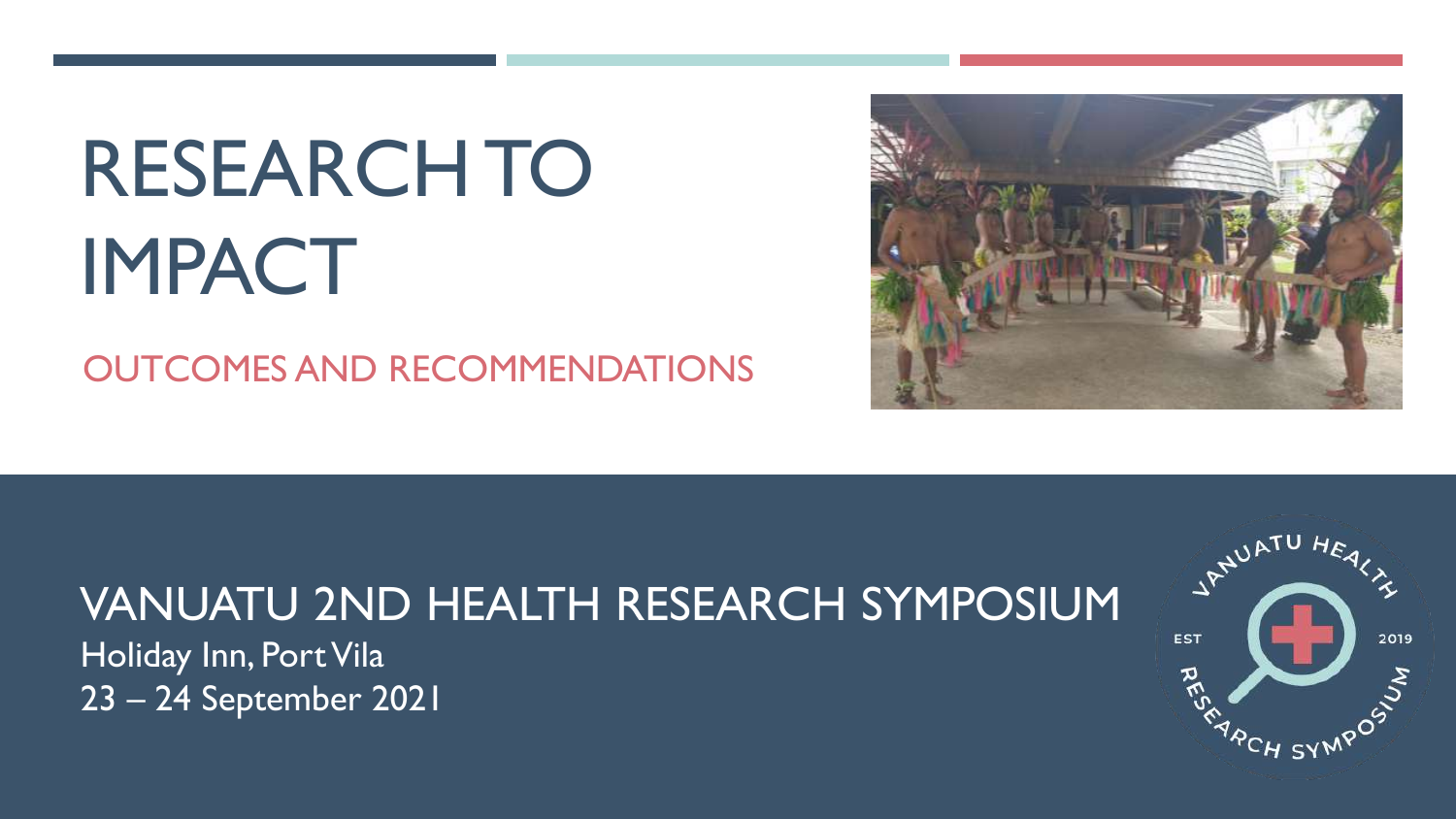#### HIGHLIGHTS

- **Grand procession with Maevo kastom dancers**
- Dr. Mark: The Power of the Pioneer & Have greater impact by setting an example

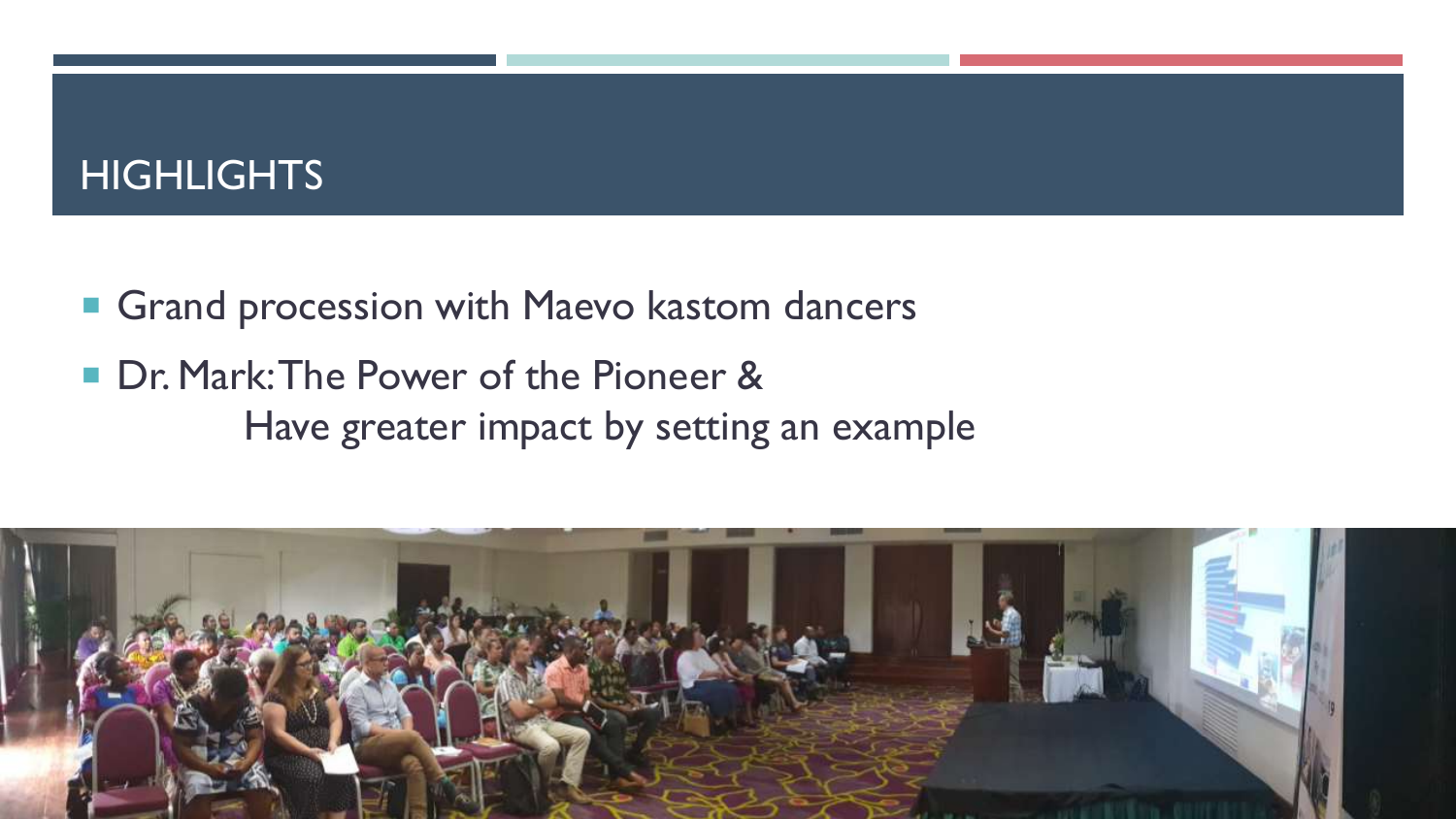#### **HIGHLIGHTS**



- **Hillary starts off with strong nurse-led research**
- **Lawrence Hinge's courage & passion**
- Dr. Sereana setting the bar high
- $\blacksquare$  The surveillance team shines

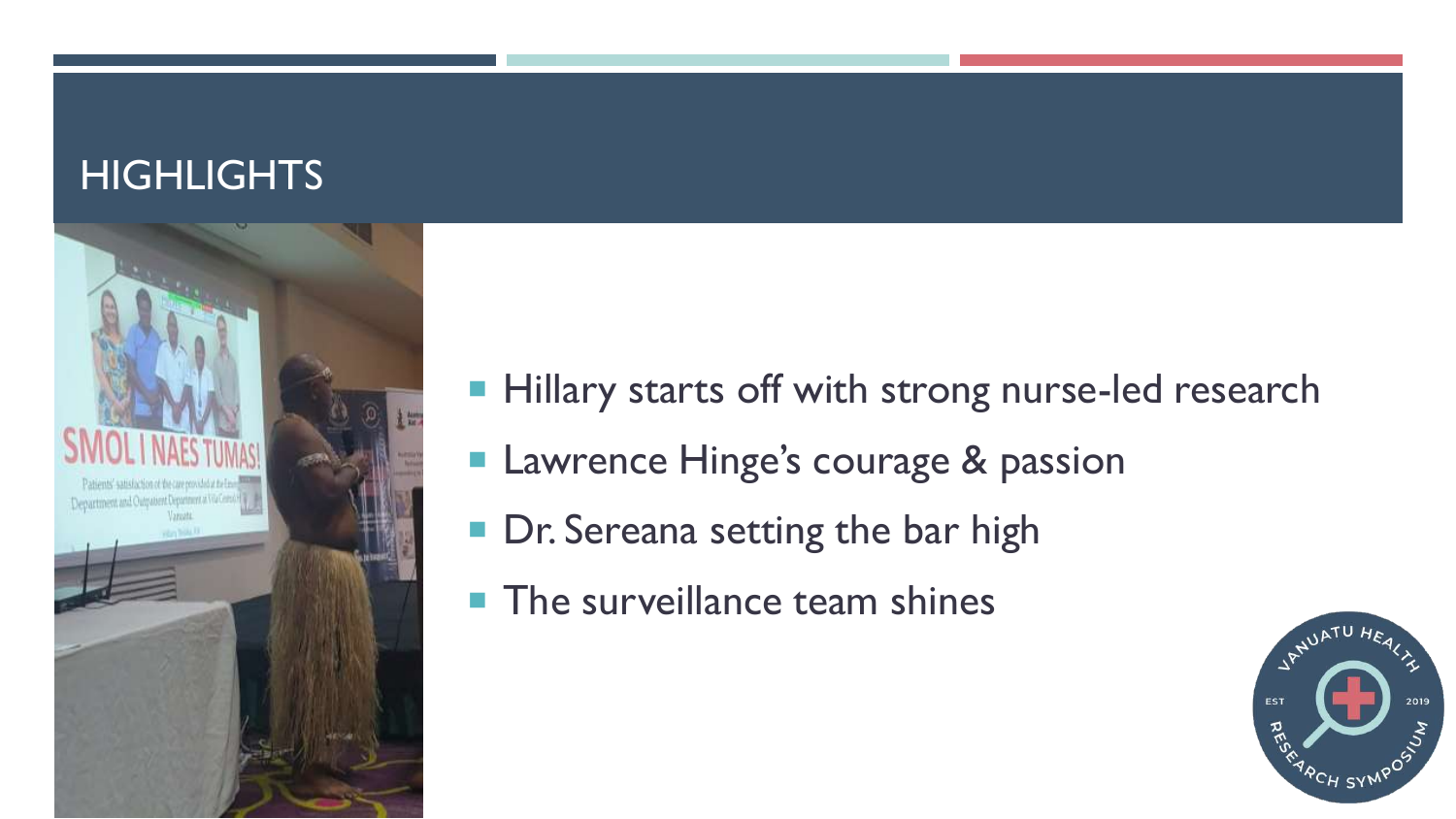#### HIGHLIGHTS





- **Beautiful posters with beautiful people sharing and learning**
- Sometimes data collection requires time in the bush

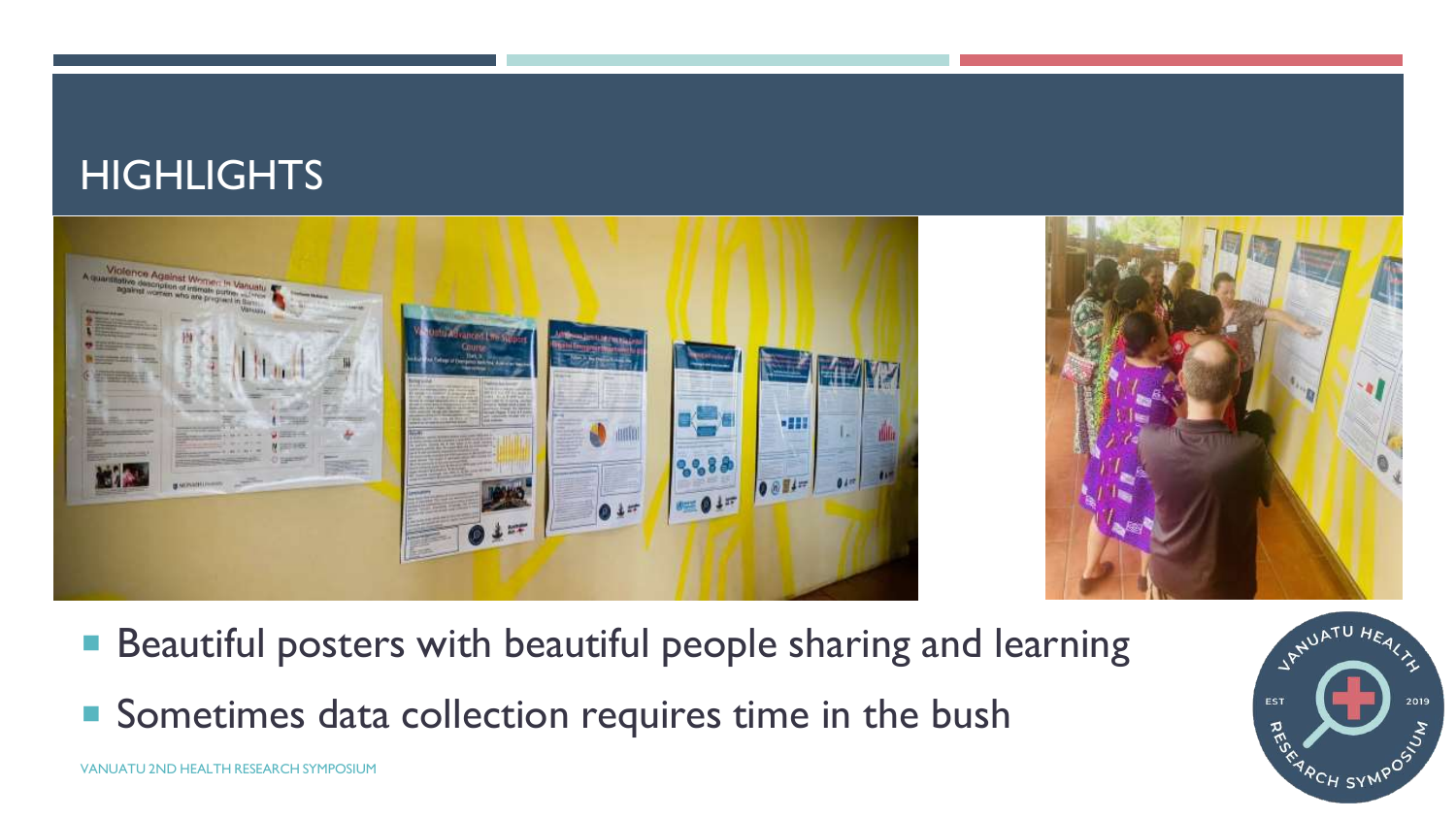#### RESULTS

#### Summary of 37 Research Presentations





VANUATU 2ND HEALTH RESEARCH SYMPOSIUM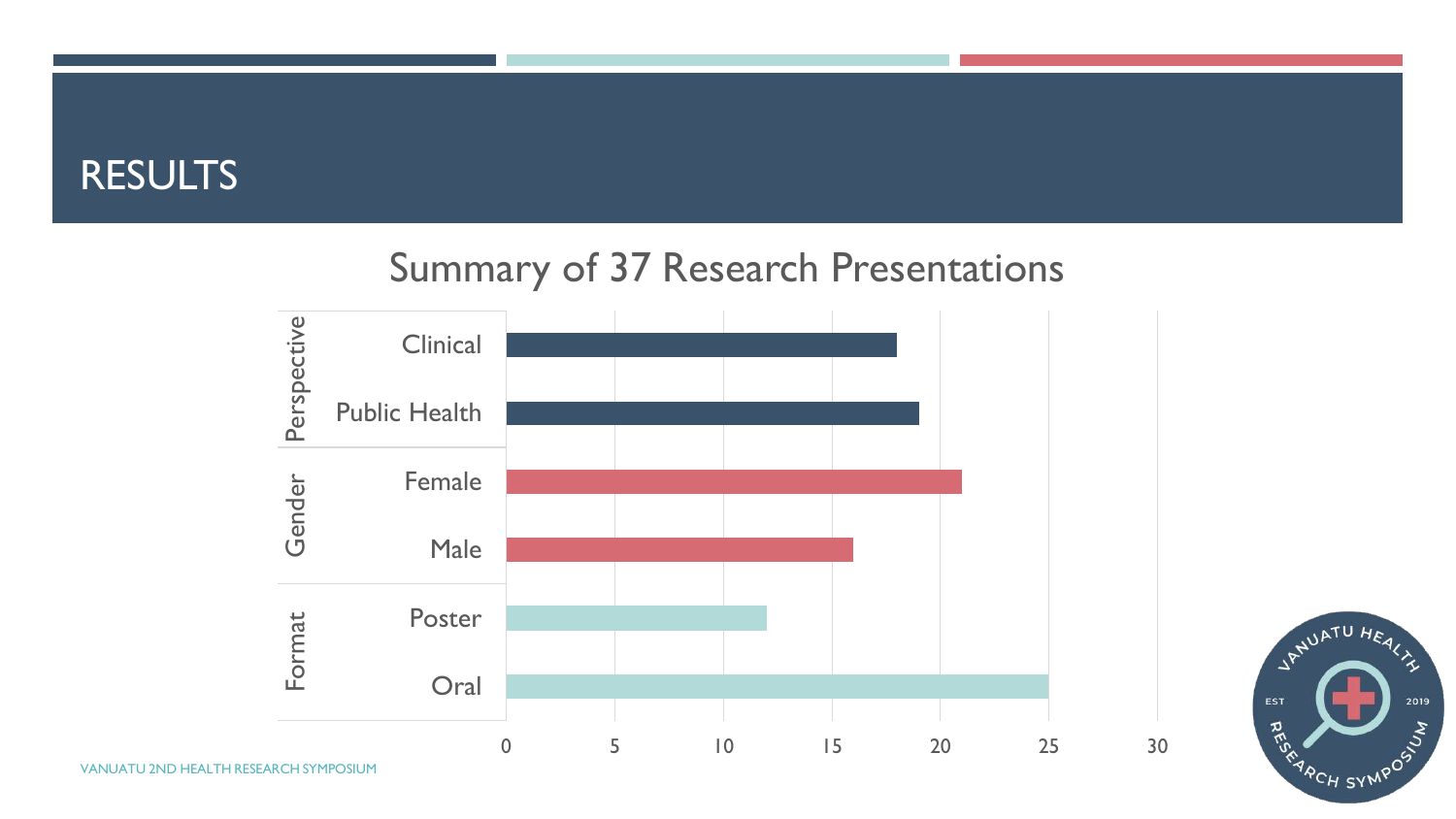#### WHAT WE LEARNED

- 1. We a MOH research and ethics committee to support us.
- 2. We can treat hepatitis B. We hate mosquitos, but can decrease their impact on us. Fighting NCDs require interventions from every direction.
- 3. Dr. Sereana, Alex, Ryan, Mackenzie…: We need more education for our HCWs…and they want it.
- 4. Vega, Lawrence, Sharin, Debbie…: We have data. Lots of it. We need to look at it, understand it and share it with each other.
- 5. Defining the needs allows better use of limited resources.
- 6. We can do research…even during the worst of times.

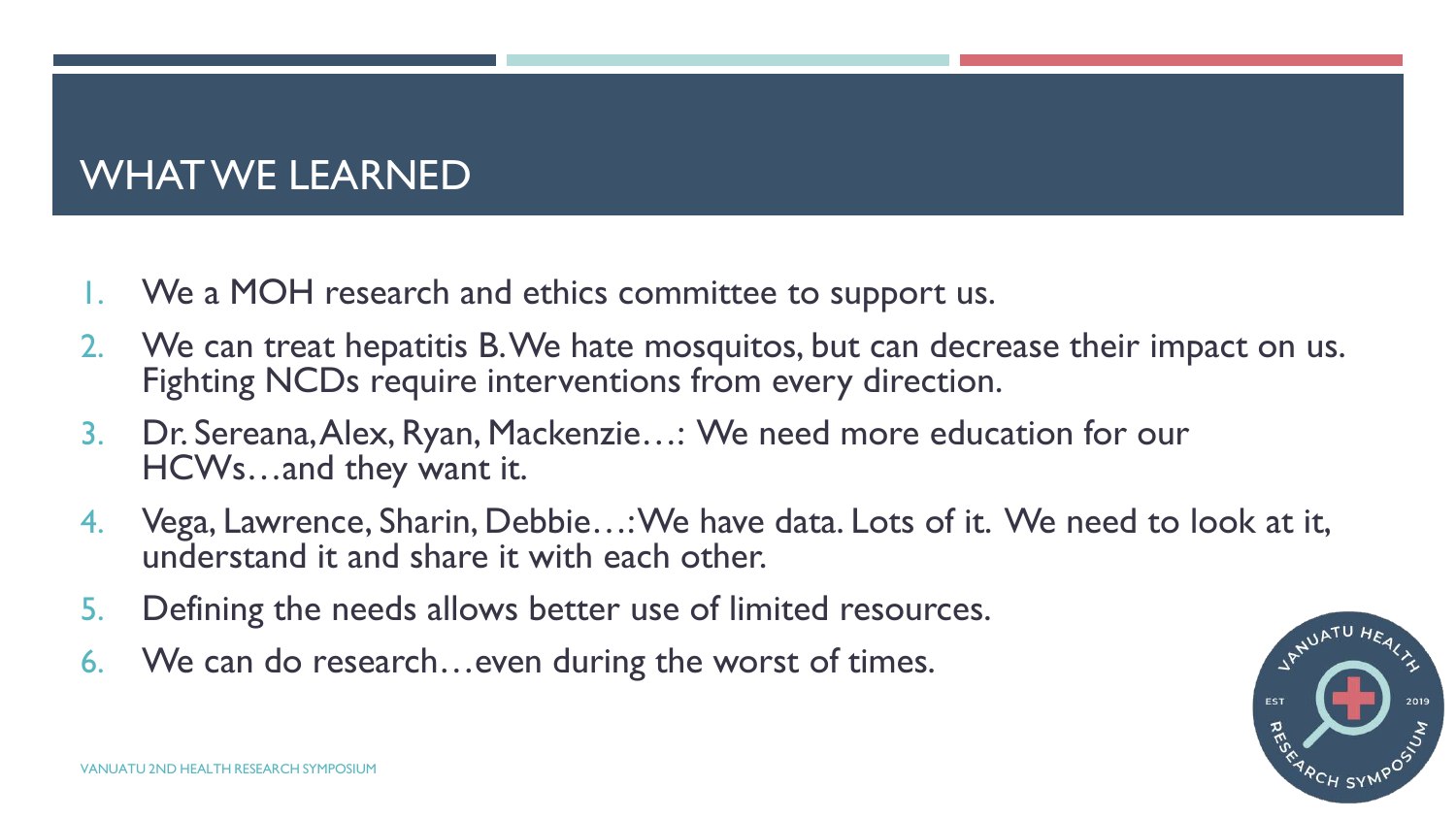## THE IMPACT: OPPORTUNITIES IN HEALTH

- **Increased data collection and analysis**
- **Apply** information in updated protocols
- **E** Increased healthcare **training**
- **EXCommunity engagement** in feedback and outreach
- **Embrace partnerships** with our friends

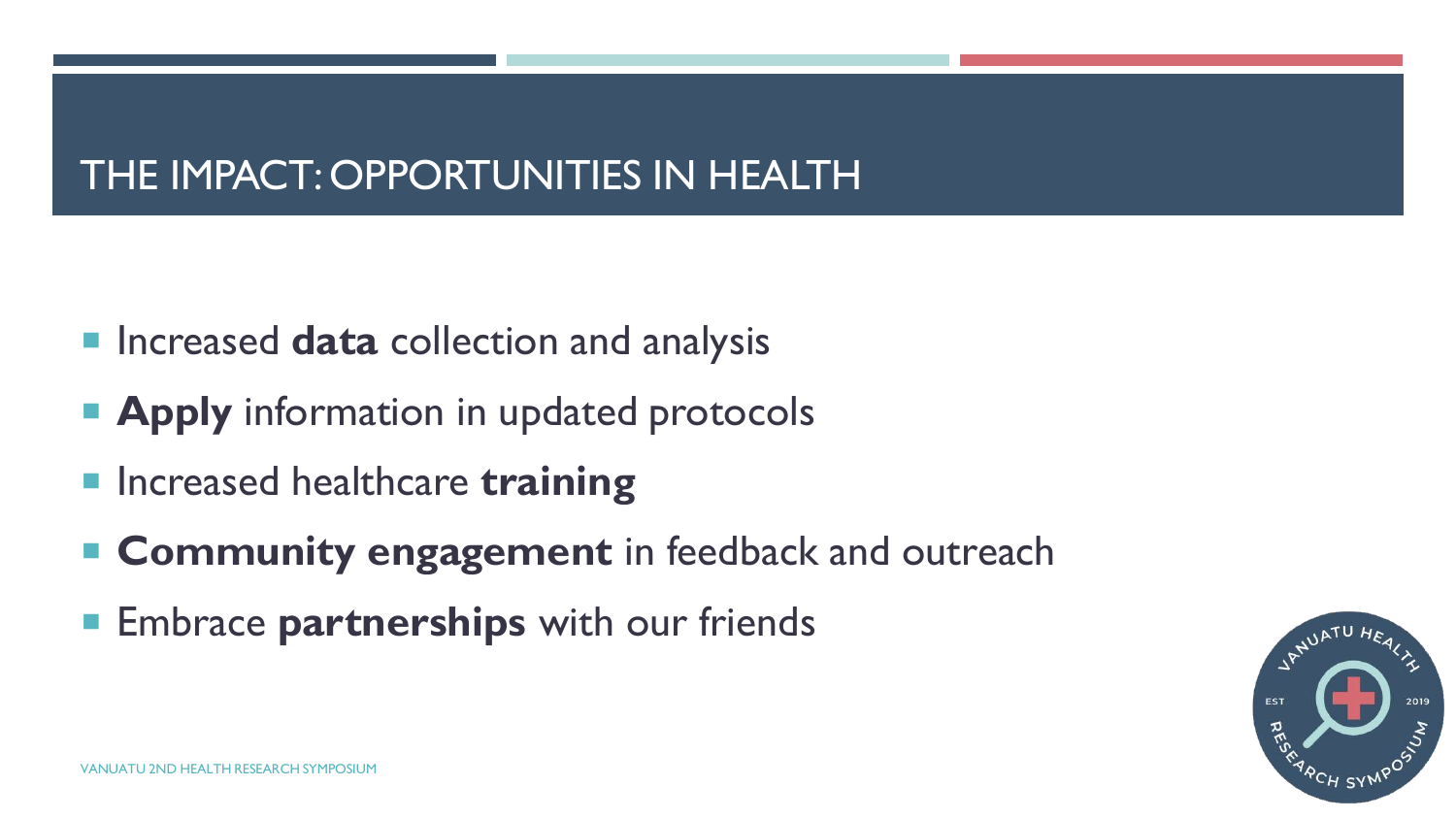#### INVITATION

- Ask questions, use available resources & pursue the answers
- Share your findings next year at the  $3<sup>rd</sup>$  Annual Research Symposium
- **Number 10 Vetor V 10 Volumn 10 Vetor 10 Vetor 10 Vetor 10 Vetor 10 Vetor 10 Vetor 10 Vetor 10 Vetor 10 Vetor 10 Vetor 10 Vetor 10 Vetor 10 Vetor 10 Vetor 10 Vetor 10 Vetor 10 Vetor 10 Vetor 10 Vetor 10 Vetor 10 Vetor 10 V**